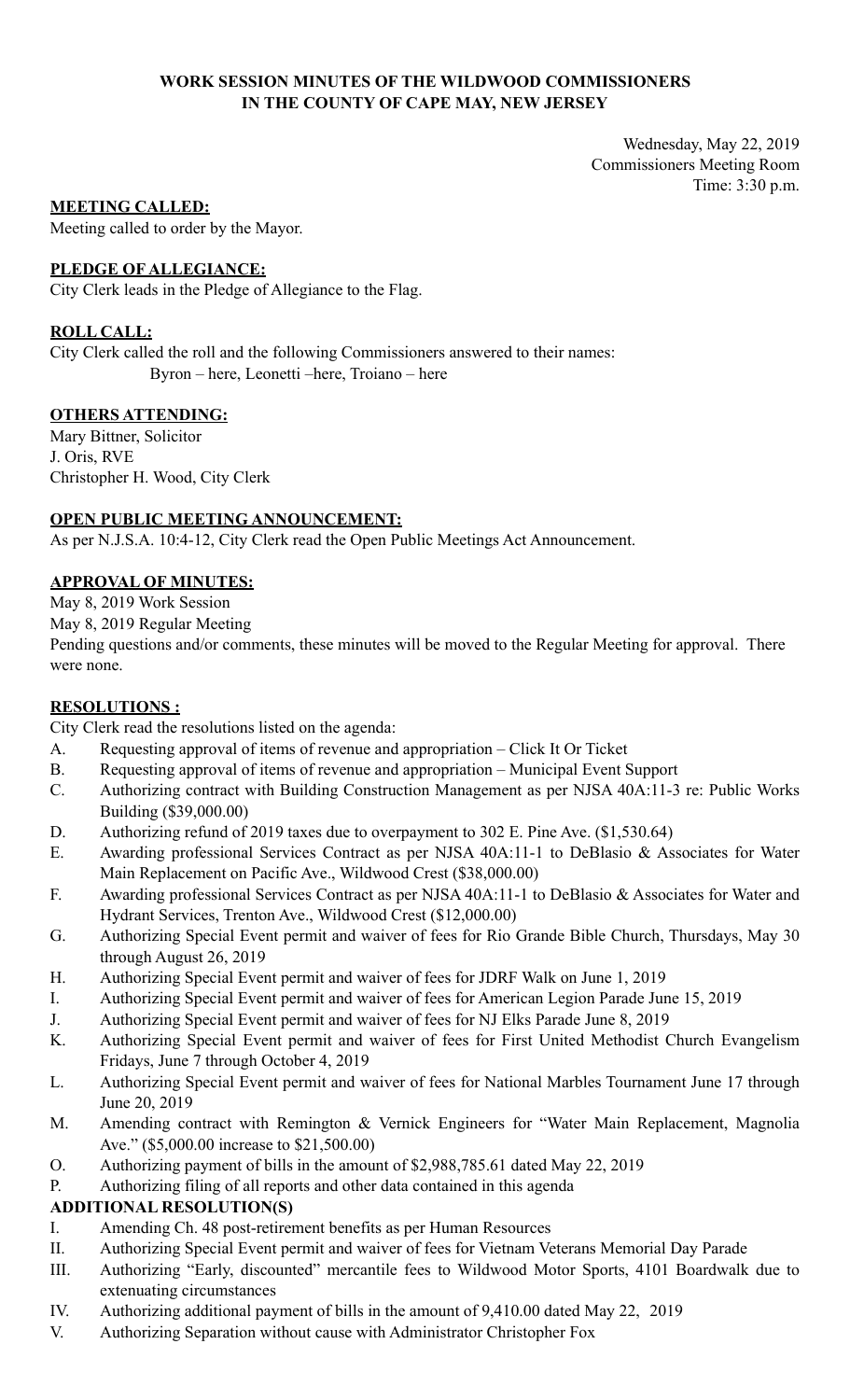Comm. Byron said he has a problem with Resolution V, although he will support it. He said it's brought a lot of negative publicity to the City, and Mr. Fox should have done the honorable thing and resign instead of taking a \$25,000.00 payout. Comm. Leonetti asked to take Resolution V off the consent agenda, to be voted on separately. The Board agreed.

# **ORDINANCES:**

1137-19 Authorizing wireless communication facility right of way agreements **(SECOND READING/PUBLIC HEARING/ADOPTION)** 

1138-19 Authorizing the sale of municipal property no longer needed for a public purpose to contiguous property owner(s) **(INTRODUCTION/FIRST READING)** 

## **UNFINISHED BUSINESS:**

• Hearing – Review of Amusement Game License(s) approval re: N. Trivisonno *To be conducted during the regular meeting.* 

# **COMMUNICIATIONS:**

None

## **APPLICANTS:**

### **NEW BUSINESS:**

### **REPORTS:**

- Engineer's Report On file in the Engineer's Office.
- Kim Schalek, Salmon Ventures Along with Stacia Scaduto spoke about residential electric power aggregation program, and announced a public information session at City Hall on June 13 at 6:30 p.m.

### **EXECUTIVE SESSION:**

• None

**ADJOURNED:** There being no further business to be discussed, this Work Session meeting was adjourned at 4 p.m. Remarks as typed highlighted not verbatim as to subject matter. MOTION: Leonetti SECONDED: Byron ROLL CALL: Byron – Yes, Leonetti – Yes, Troiano – Yes

PETER BYRON, COMMISSIONER

 $\mathcal{L}_\mathcal{L} = \mathcal{L}_\mathcal{L} = \mathcal{L}_\mathcal{L} = \mathcal{L}_\mathcal{L} = \mathcal{L}_\mathcal{L} = \mathcal{L}_\mathcal{L} = \mathcal{L}_\mathcal{L} = \mathcal{L}_\mathcal{L} = \mathcal{L}_\mathcal{L} = \mathcal{L}_\mathcal{L} = \mathcal{L}_\mathcal{L} = \mathcal{L}_\mathcal{L} = \mathcal{L}_\mathcal{L} = \mathcal{L}_\mathcal{L} = \mathcal{L}_\mathcal{L} = \mathcal{L}_\mathcal{L} = \mathcal{L}_\mathcal{L}$ 

 $\mathcal{L}_\mathcal{L} = \mathcal{L}_\mathcal{L} = \mathcal{L}_\mathcal{L} = \mathcal{L}_\mathcal{L} = \mathcal{L}_\mathcal{L} = \mathcal{L}_\mathcal{L} = \mathcal{L}_\mathcal{L} = \mathcal{L}_\mathcal{L} = \mathcal{L}_\mathcal{L} = \mathcal{L}_\mathcal{L} = \mathcal{L}_\mathcal{L} = \mathcal{L}_\mathcal{L} = \mathcal{L}_\mathcal{L} = \mathcal{L}_\mathcal{L} = \mathcal{L}_\mathcal{L} = \mathcal{L}_\mathcal{L} = \mathcal{L}_\mathcal{L}$ 

 $\mathcal{L}_\mathcal{L} = \mathcal{L}_\mathcal{L} = \mathcal{L}_\mathcal{L} = \mathcal{L}_\mathcal{L} = \mathcal{L}_\mathcal{L} = \mathcal{L}_\mathcal{L} = \mathcal{L}_\mathcal{L} = \mathcal{L}_\mathcal{L} = \mathcal{L}_\mathcal{L} = \mathcal{L}_\mathcal{L} = \mathcal{L}_\mathcal{L} = \mathcal{L}_\mathcal{L} = \mathcal{L}_\mathcal{L} = \mathcal{L}_\mathcal{L} = \mathcal{L}_\mathcal{L} = \mathcal{L}_\mathcal{L} = \mathcal{L}_\mathcal{L}$ 

ANTHONY LEONETTI, COMMISSIONER

ERNEST TROIANO, JR., MAYOR

ATTEST:

CHRISTOPHER H. WOOD, CITY CLERK

DATE MINUTES APPROVED: CHRISTOPHER H. WOOD, CITY CLERK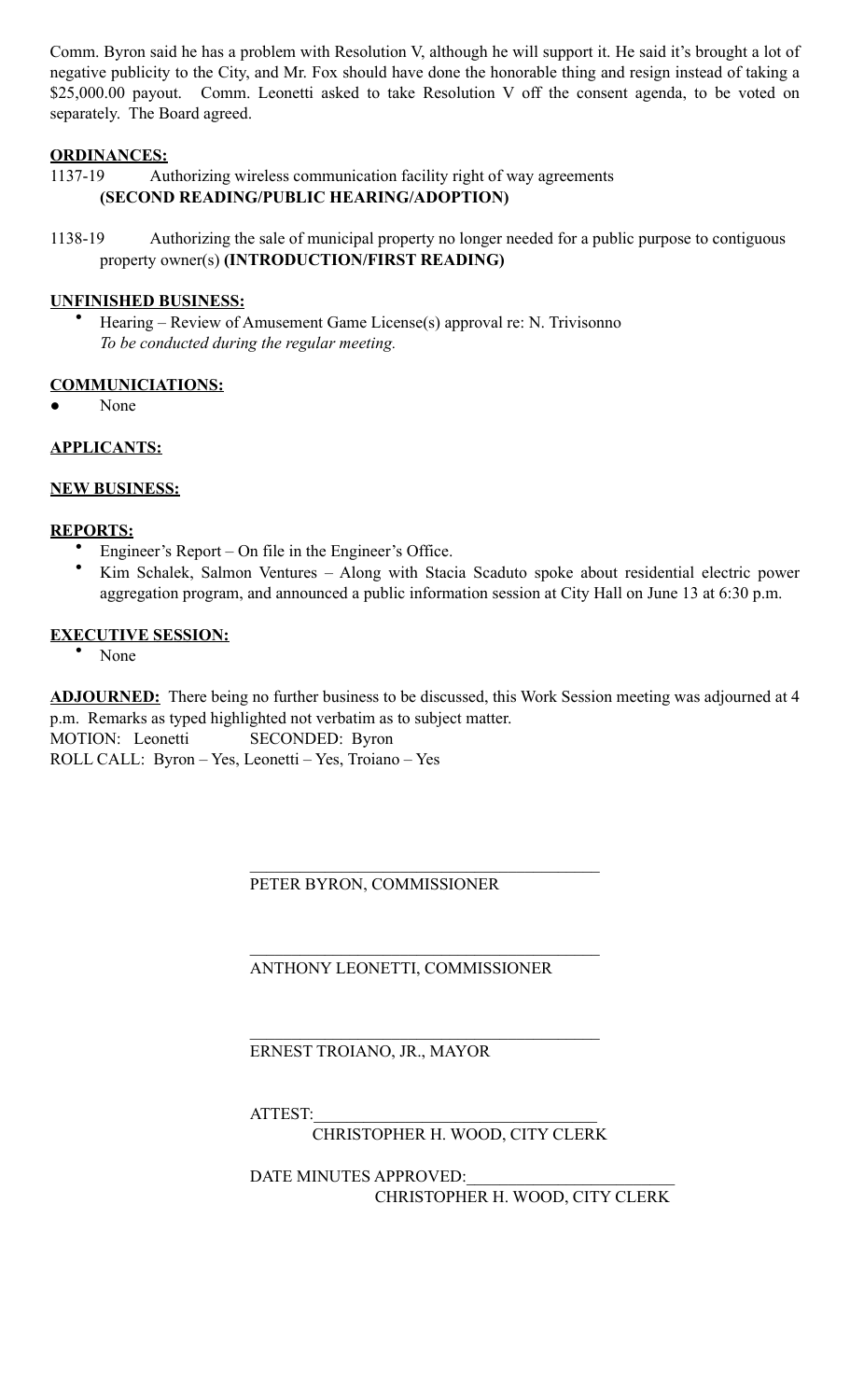### **REGULAR COMMISSION MINUTES OF THE WILDWOOD COMMISSIONERS IN THE COUNTY OF CAPE MAY, NEW JERSEY**

Wednesday, May 22, 2019 Commissioner's Meeting Room Time: 4:01 p.m.

#### **MEETING CALLED**

Meeting called to order by the Mayor.

#### **PLEDGE OF ALLEGIANCE**

City Clerk leads in the Pledge of Allegiance to the Flag.

### **ROLL CALL**

City Clerk called the roll and the following Commissioners answered to their names: Byron – here, Leonetti – here, Troiano - here

### **OTHERS ATTENDING**

Mary Bittner, Solicitor J. Oris, RVE Christopher H. Wood, City Clerk

# **OPEN PUBLIC MEETING ANNOUNCEMENT**

As per N.J.S.A. 10:4-12, City Clerk read the Open Public Meetings Act Announcement.

### **EARLY PUBLIC COMMENT:**

• None

### **APPROVAL OF MINUTES:**

- May 8, 2019 Work Session
- May 8, 2019 Regular Meeting

MOTION: Leonetti SECOND: Byron

ROLL CALL: Byron – Yes, Leonetti – Yes, Troiano – Yes

**RESOLUTIONS**: City Clerk read the resolutions listed on the agenda.

- 172-5-19 Requesting approval of items of revenue and appropriation Click It Or Ticket
- 173-5-19 Requesting approval of items of revenue and appropriation Municipal Event Support
- 174-5-19 Authorizing contract with Building Construction Management as per NJSA 40A:11-3 re: Public Works Building (\$39,000.00)
- 175-5-19 Authorizing refund of 2019 taxes due to overpayment to 302 E. Pine Ave. (\$1,530.64)
- 176-5-19 Awarding professional Services Contract as per NJSA 40A:11-1 to DeBlasio & Associates for Water Main Replacement on Pacific Ave., Wildwood Crest (\$38,000.00)
- 177-5-19 Awarding professional Services Contract as per NJSA 40A:11-1 to DeBlasio & Associates for Water and Hydrant Services, Trenton Ave., Wildwood Crest (\$12,000.00)
- 178-5-19 Authorizing Special Event permit and waiver of fees for Rio Grande Bible Church, Thursdays, May 30 through August 26, 2019
- 179-5-19 Authorizing Special Event permit and waiver of fees for JDRF Walk on June 1, 2019
- 180-5-19 Authorizing Special Event permit and waiver of fees for American Legion Parade June 15, 2019
- 181-5-19 Authorizing Special Event permit and waiver of fees for NJ Elks Parade June 8, 2019
- 182-5-19 Authorizing Special Event permit and waiver of fees for First United Methodist Church Evangelism Fridays, June 7 through October 4, 2019
- 183-5-19 Authorizing Special Event permit and waiver of fees for National Marbles Tournament June 17 through June 20, 2019
- 184-5-19 Amending contract with Remington & Vernick Engineers for "Water Main Replacement, Magnolia Ave." (\$5,000.00 increase to \$21,500.00)
- 185-5-19 Authorizing payment of bills in the amount of \$2,988,785.61 dated May 22, 2019
- 186-5-19 Authorizing filing of all reports and other data contained in this agenda
- 187-5-19 Amending Ch. 48 post-retirement benefits as per Human Resources
- 188-5-19 Authorizing Special Event permit and waiver of fees for Vietnam Veterans Memorial Day Parade

189-5-19 Authorizing "Early, discounted" mercantile fees to Wildwood Motor Sports, 4101 Boardwalk due to extenuating circumstances

190-5-19 Authorizing additional payment of bills in the amount of 9,410.00 dated May 22, 2019 MOTION: Byron SECOND: Leonetti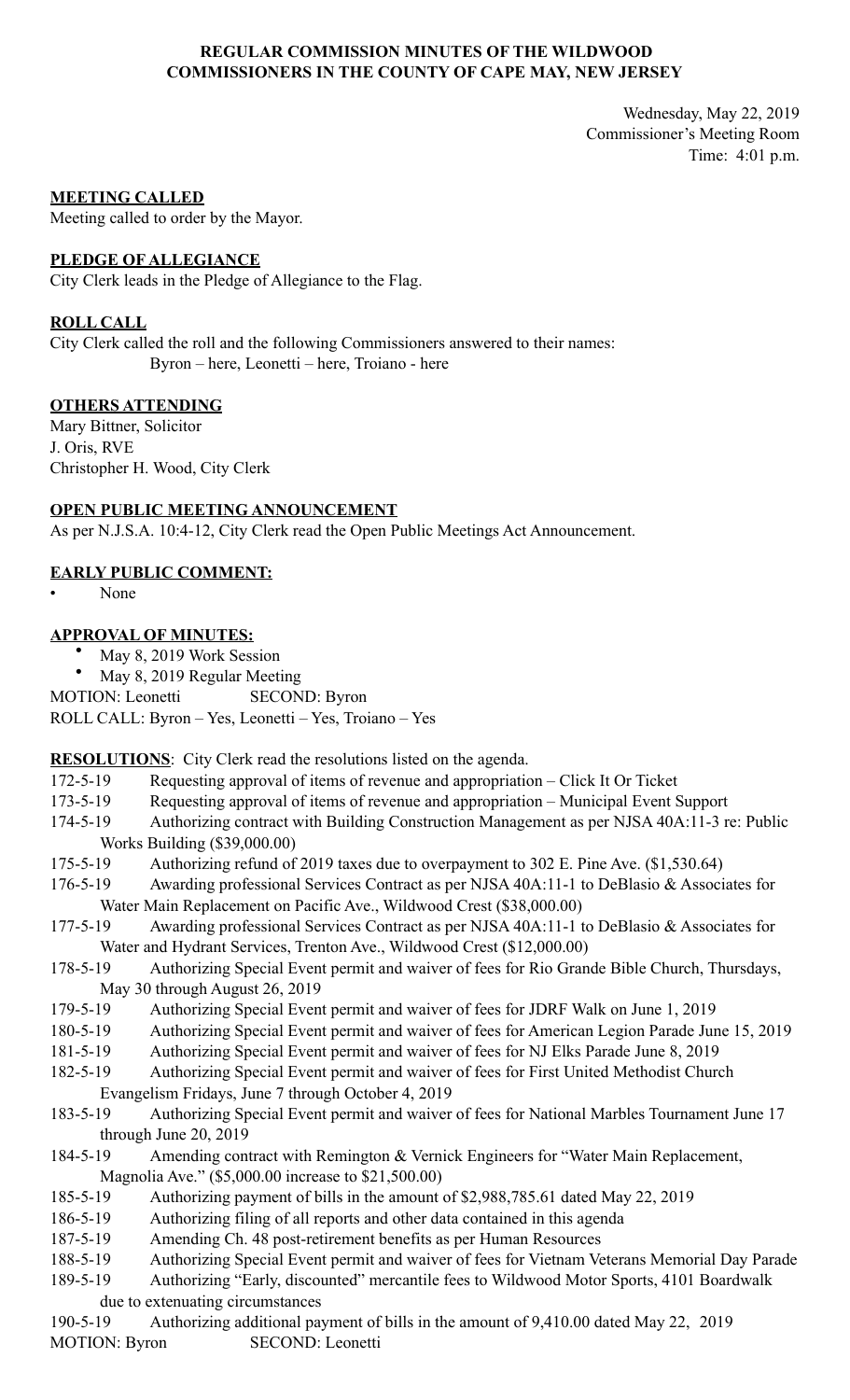ROLL CALL: Byron – Yes, Leonetti – Yes, Troiano – Yes

191-5-19 Authorizing Separation without cause with Administrator Christopher Fox Comm Leonetti said Mr. Fox has done nothing to hurt the City and doesn't want to see him go. He said things moved forward with Mr. Fox as Administrator of the City. MOTION: Troiano SECOND: Byron ROLL CALL: Byron – Yes, Leonetti – No, Troiano – Yes

### **ORDINANCES:**

1137-19 Authorizing wireless communication facility right of way agreements **(SECOND READING/PUBLIC HEARING/ADOPTION)** 

MOTION TO OPEN THE PUBLIC HEARING: Troiano SECOND: Byron ROLL CALL: Byron – Yes, Leonetti – Yes, Troiano – Yes No Public Comment.

MOTION TO CLOSE THE PUBLIC HEARING: Troiano SECOND: Leonetti ROLL CALL: Byron – Yes, Leonetti – Yes, Troiano – Yes

MOTION TO ADOPT: Troiano SECOND: Byron ROLL CALL: Byron – Yes, Leonetti – Yes, Troiano – Yes The Mayor announced that Ordinance No. 1137-19 has passed Second Reading.

1138-19 Authorizing the sale of municipal property no longer needed for a public purpose to contiguous property owner(s) **(INTRODUCTION/FIRST READING)** 

MOTION TO INTRODUCE: Troiano SECOND: Leonetti ROLL CALL: Byron – Yes, Leonetti – Yes, Troiano – Yes The Mayor announced that Ordinance No. 1138-19 has passed First Reading.

## **UNFINISHED BUSINESS**

• Hearing – Review of Amusement Game License(s) approval re: N. Trivisonno Mr. Trivisonno pleaded his case to the Board. The Mayor said he's seen Mr. Trivisonno's background check and that he needs to be treated fairly. Mr. Trivisonno said he's begging for the Board's help to allow him to open his amusement game(s). The Mayor said he'll have the Boardwalk Inspectors watch him "like a hawk." The Mayor said if he messes up one time he'll have his license pulled.

192-5-19 Confirming issuance of Amusement Game License(s) to Nicholas Trivisonno (51-2-19) MOTION: Byron SECOND: Leonetti ROLL CALL: Byron – Yes, Leonetti – Yes, Troiano – Yes

**PUBLIC COMMENT:** During regularly scheduled Board of Commissioners Meeting. Remarks are limited to five (5) minutes per person. The City Clerk will be keeper of time and advise speaker when time has expired. Each member of the public will be permitted to speak only once per meeting. Criticism of public employees will be directed to the Human Resources Department during work hours only.

Len Lauriello, Hand Ave. – Asked questions about Resolution III. The Mayor answered his questions.

Ryan Troiano, Leaming Ave. – Asked the Board how it came up with the amount of \$25,000.0 to pay Mr. Fox. The Mayor said it's three months severance pay, plus vacation and sick pay – what he's entitled to. Mr.Troiano said it's "interesting" that the \$25,000.00 payout to Mr. Fox is just about the same amount as the fines he's facing in West Wildwood.

Jack Morey, Morey's Piers – Thanked the City for its help in the Cedar Ave Parking project.

**ADJOURNED:** There being no further business to discuss, this meeting was adjourned at 4:34 pm. Remarks as typed highlighted not verbatim as to subject matter. MOTION: Leonetti SECOND: Byron ROLL CALL: Byron – Yes, Leonetti – Yes, Troiano – Yes

> $\mathcal{L}_\text{max}$  , and the set of the set of the set of the set of the set of the set of the set of the set of the set of the set of the set of the set of the set of the set of the set of the set of the set of the set of the Peter Byron, COMMISSIONER

 $\mathcal{L}_\mathcal{L} = \mathcal{L}_\mathcal{L} = \mathcal{L}_\mathcal{L} = \mathcal{L}_\mathcal{L} = \mathcal{L}_\mathcal{L} = \mathcal{L}_\mathcal{L} = \mathcal{L}_\mathcal{L} = \mathcal{L}_\mathcal{L} = \mathcal{L}_\mathcal{L} = \mathcal{L}_\mathcal{L} = \mathcal{L}_\mathcal{L} = \mathcal{L}_\mathcal{L} = \mathcal{L}_\mathcal{L} = \mathcal{L}_\mathcal{L} = \mathcal{L}_\mathcal{L} = \mathcal{L}_\mathcal{L} = \mathcal{L}_\mathcal{L}$